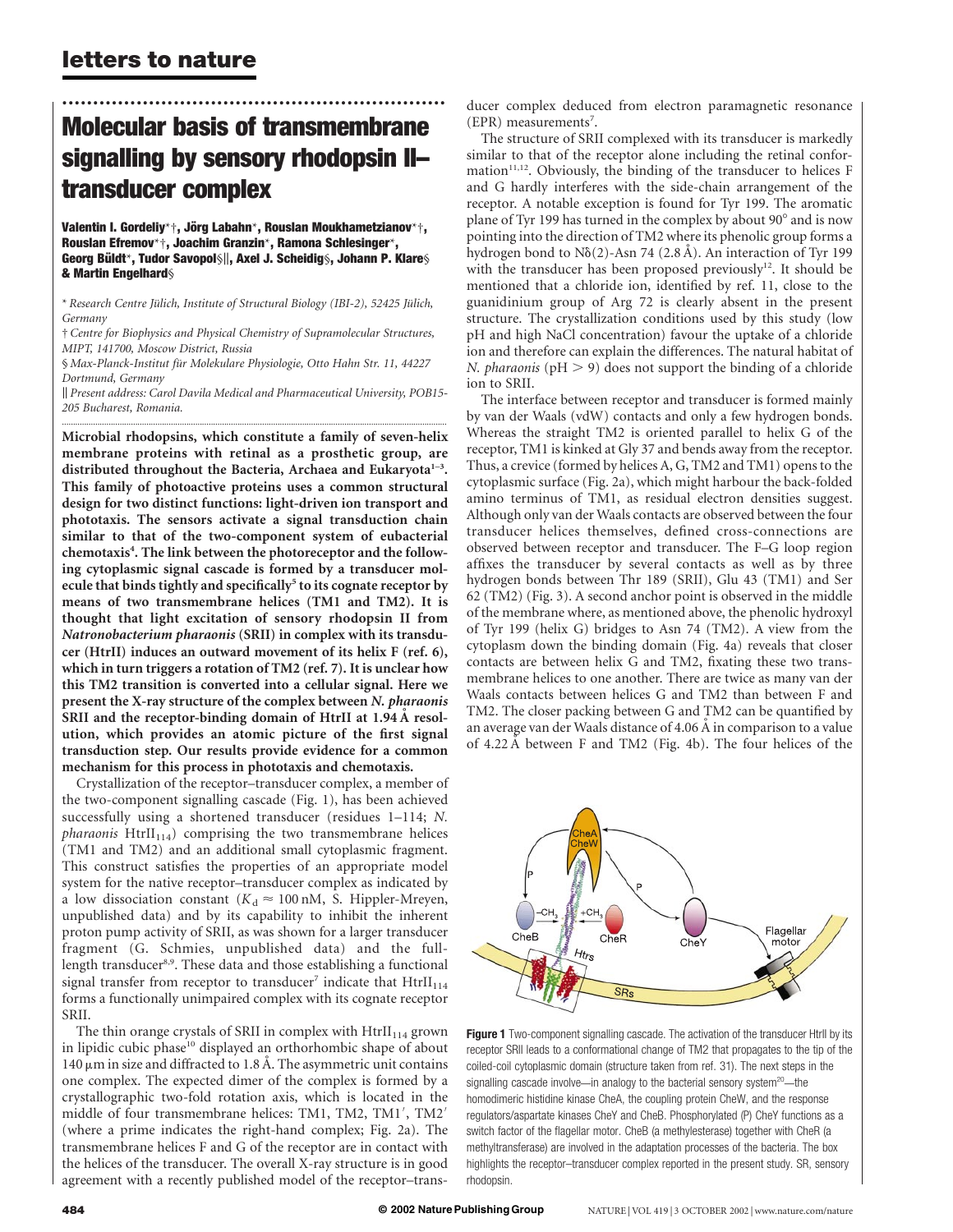

Figure 2 Fold of the receptor-transducer complex a, Ribbon diagram of the top view from the cytoplasmic side.  $\alpha$ -Helices are in red for the receptor and green for the transducer; b-strands are in blue and coils in grey. The labels of the symmetry related complex are marked by a prime. The crystallographic symmetry axis is located between TM1–TM2 and TM1 $'$ -TM2'. **b**, Side view of the complex. The complex is coloured according to B-factor mobility: light red/green (less mobile), dark red/green (mobile). ES, extracellular side; CS,

cytoplasmic side. The dotted white lines confine the major hydrophobic core of the proteins. Of note, the actual membrane boundary will not follow these straight lines. The arrows indicate the shortened stalk in Htrl (white) and the site where the helices  $\alpha$ 1 and  $\alpha$ 4 of the chemoreceptor domain of H. salinarum Htrll are attached to the transmembrane helices TM1 and TM2 (blue). All figures were generated with MOLSCRIPT and Raster3D.



Figure 3 Stereo view of the hydrogen bonds and van der Waals contacts between receptor  $(\alpha$ -helices in red) and transducer  $(\alpha$ -helices in green). The residues that are involved in hydrogen bonds are labelled.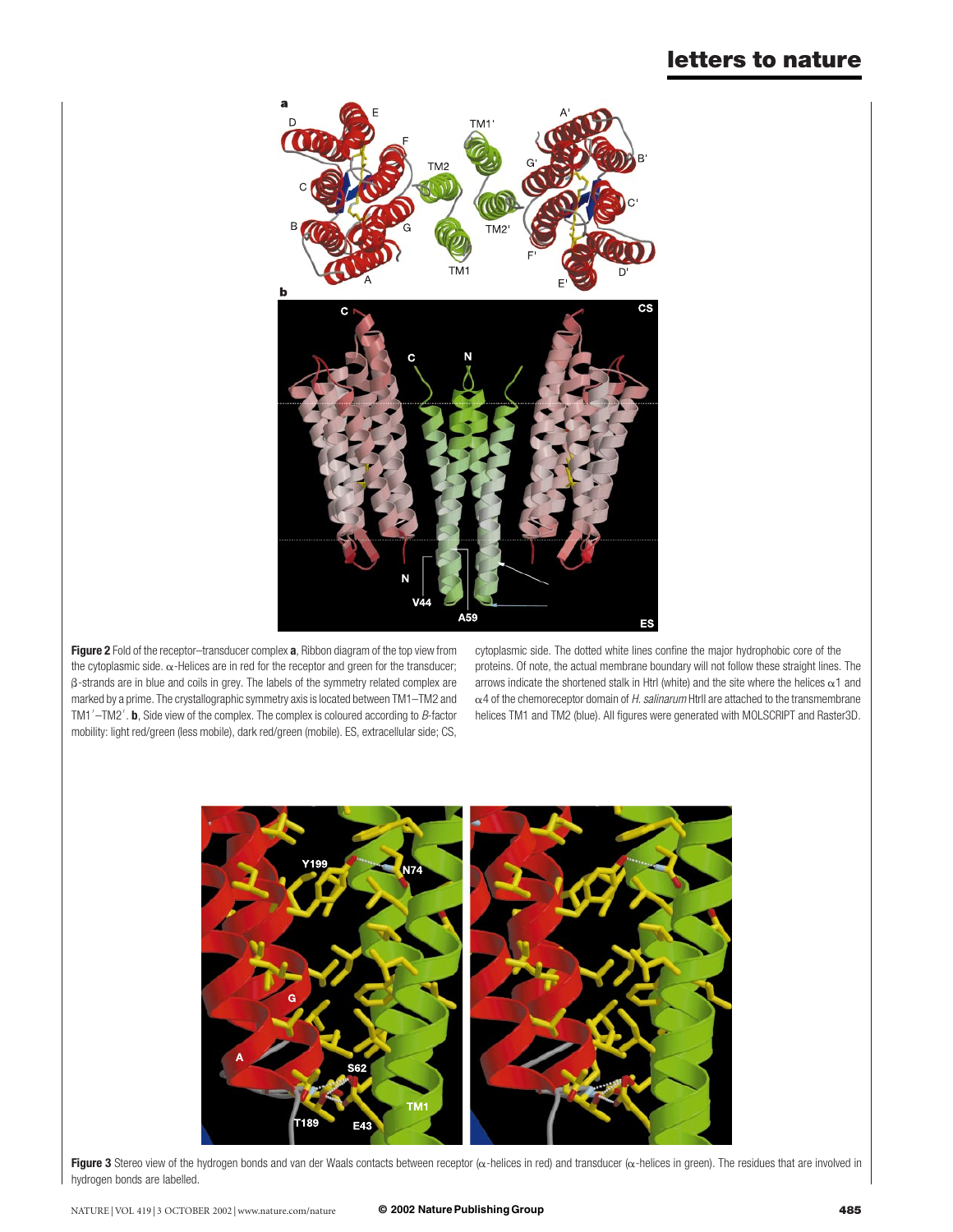transducer in the dimer are packed against each other, thereby intercalating their bulky hydrophobic side chains.

Further insight into the structure of the receptor–transducer complex is gained if the structure is viewed perpendicular to the membrane. Most notably, the four helices of the transducer extend beyond the extracellular side by about three helical turns, comprising residues 44–59 (Fig. 2b). This sequence is missing in HtrI from Halobacterium salinarum, as obtained from a sequence alignment with N. pharaonis HtrII, but is repeated at the N-terminal end of TM2 in H. salinarum HtrII (ref. 13). Notably, H. salinarum HtrII not only transmits the signal from the photoreceptor SRII but also operates as a chemoreceptor $14$ . This function is conferred by a serine-binding domain that is inserted in front of the sequence forming the stalk. Crystal structures of the ligand-binding domain of homologous eubacterial aspartate receptors display two extended helices in the dimer ( $\alpha$ 4 and  $\alpha$ 4'), which could connect to a structural element like the stalk<sup>15</sup>. The observation of different degrees of periplasmic domain excision is in line with the evolution of the four archetypical halobacterial rhodopsins, which has been explained by two gene duplication events<sup>16</sup>. According to this hypothesis a proto-chemoreceptor gene has been acquired by the proto-sensor gene after the first duplication step.

The temperature factors along the transducer and the receptor helices F and G increase from the centre to the cytoplasmic side of the proteins (Fig. 2b). Furthermore, the structure of TM2 ends with Leu 82, leaving residues 83–114 in multiple conformations, although they are necessary for receptor binding (S. Hippler-Mreyen, personal communication). An increased flexibility in this part of the molecule would facilitate the shift between the active and inactive conformations, which should be thermodynamically close to each other.

As shown previously, light excitation of N. pharaonis SRII triggers an outward movement of the cytoplasmic part of helix F (first observed for bacteriorhodopsin<sup>17,18</sup>). It was proposed that this conformational change induces a clockwise rotation of TM2 if seen from the cytoplasmic side (ref. 7). On the other hand, the binding of ligands to the chemotaxis receptor domain generates a piston-type sliding of one of its helices  $(\alpha 4)$  of about 1.6 Å (although a small rotation can not be excluded) $19,20$ . It was proposed that this conformational change propagates along TM2—which is joined to  $\alpha$ 4—towards the inside of the cell (reviewed by ref. 20). As



Figure 4 Interactions between SRII and HtrlI. a, View from the cytoplasm down the binding domain. Several residues involved in the van der Waals contact are shown. The transducer helices are coloured green. The black dot on helix F marks the equivalent height in helix F corresponding to the start of helix TM2. **b**, Space-filling model showing close contact between helix F and TM2 as viewed from the direction of helix G. Starting and ending amino acids are shown. The black dashed lines confine the hydrophobic core as in Fig. 2b.

| Table 1 X-ray crystallographic data       |                      |
|-------------------------------------------|----------------------|
| Data collection*                          |                      |
| Space group                               | P2,2,2               |
| Cell dimensions (A)                       | 124.30, 46.96, 53.84 |
| Unique reflections; average redundancy    | 23,156; 3.5          |
| Completeness (%)                          | 94.7 (77.3)          |
| $R_{\text{merge}}$ (%)                    | 6.2(39.4)            |
| $1/\sigma(1)$                             | 5.5(1.7)             |
| Refinement†                               |                      |
| $R_{work}$ ; $R_{free}$ (%)               | 22.8; 25.8           |
| Average B-factor $(\AA^2)$ ; No. of atoms | 32.2; 2,187          |
| r.m.s. deviation: bonds (A); angles (°)   | 0.009:1.07           |

 $R_{\text{merge}} = \sum_h \sum_l |l_l(h) - \langle l(h) \rangle| / \sum_h \sum_l l_l(h)$ , where  $l_l(h)$  is the *i*th measurement and  $\langle l(h) \rangle$  is the mean of all measurements of  $l(h)$ . Numbers in parentheses indicate the value for the outermost shell. For calculation of R<sub>free</sub>, 5% of the reflections were reserved.<br>R =  $\sum_{h}$ ||F<sub>o</sub>(h)| – |F<sub>c</sub>(h)||/ $\sum_{h}$ |F<sub>o</sub>(h)|; where |F<sub>o</sub>|, |F<sub>c</sub>| are observed and calculated structure factor

amplitudes. \*Data were collected at beamline ID14-1 of ESRF at wavelength 0.934 Å

†Residue range: SRII, 1–225; Htr, 24–82.

the H. salinarum SRII–HtrII complex displays dual functionality, a common mechanism of transmembrane signalling for phototaxis and chemotaxis should exist. The crystal structure of N. pharaonis SRII–HtrII reveals features that bear significance for the process of signal propagation across the membrane.

The present structure and the observation that the flap-like movement of helix F induces a rotation of the cytoplasmic end of TM2 (refs 6, 7), gives rise for a probable mechanism of transmembrane signalling. Helix F contains a proline residue (Pro 175; Fig. 4a) at an equivalent depth as Tyr 199 (Figs 3 and 4a), which could function as a hinge for the light-activated movement of helix F (a similar role has been proposed for Pro 185 in bacteriorhodopsin $^{21}$ ). If the outward bending of helix F is in the same direction as observed for bacteriorhodopsin, it should collide tangentially with TM2 (Figs 2a and 4), thereby inducing its rotary motion. A primary piston-like transition of TM2 seems unlikely because the structure shows that TM2 has numerous side-chain intercalations with helix G and TM1 (see above and Fig. 4a). As TM2 is anchored to helix G, the rotation might occur around an axis located between the two helices. Rotation might involve an unwinding of the cytoplasmic coiledcoil helices (Fig. 1) as was observed for the  $\gamma$ -subunit of the F<sub>1</sub>F<sub>0</sub>-ATP synthase rotary motor<sup>22</sup>. As mentioned above, signal transfer from chemoreceptors and photoreceptors should follow similar mechanisms. A screw-like movement would satisfy both observations of a piston as well as a rotary motion of TM2. It should be noted that the initial ligand-induced shift of TM2 (whether a piston, rotary, or screw-type motion) might just be the trigger to shift the equilibrium from the inactive to the active state of the transducer, thereby producing a similar final conformation, recognized by the His kinase CheA.

Another interesting aspect derived from the structure of the receptor–transducer complex concerns the negative cooperativity observed not only for chemoreceptors but also, for example, for tyrosine kinase receptors such as the insulin receptor (discussed by ref. 23). Before excitation, the environment of the two helices TM2 and TM2<sup>'</sup> appears to be the same (Fig. 2a). After excitation of one receptor molecule the corresponding TM2 will move, thus changing the environment of the other TM2, which might inhibit its equivalent movement. Therefore, the photoreceptors would show the negative cooperativity characteristic for chemoreceptors.

The high-resolution structure of the receptor–transducer complex provides the foundation for understanding transmembrane signalling on a molecular level. It has now become possible to solve the structure of intermediates, as has been done for bacteriorhodopsin. This new information will be of significance not only for bacterial phototaxis and chemotaxis but also for other dimeric receptors, which might lead finally to a general model of transmem- $\Box$  brane signal transduction.